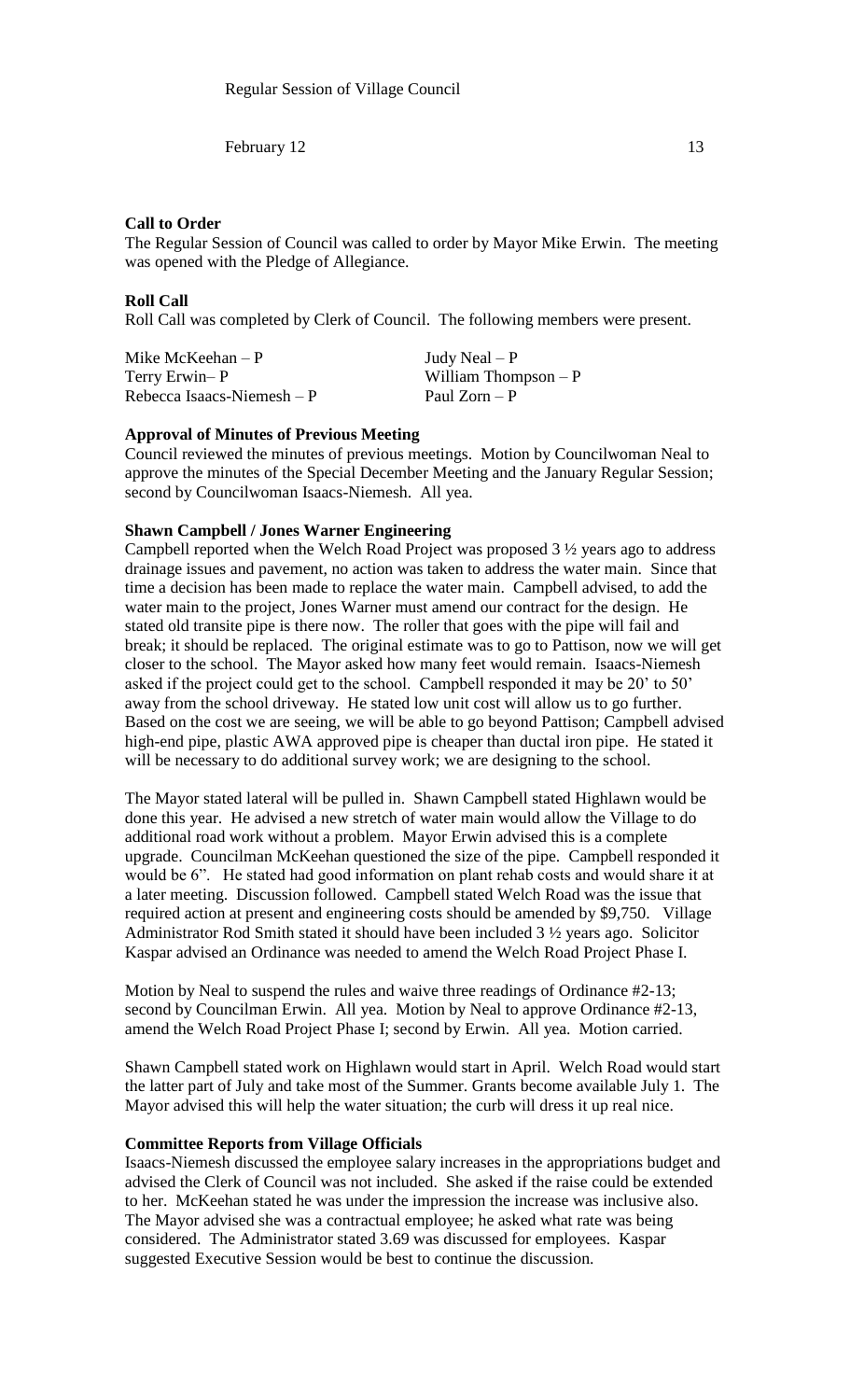Neighborhood Watch – Councilman Zorn advised the Neighborhood Watch meeting for February was postponed and the next meeting was scheduled for March 7, 2013. He discussed the Flag Contest, banner and judging. Zorn proposed the Village use the two best entries and merge them. He stated the announcement would be tabled. Smith advise he was waiting on two judging forms ad was using a point basis for  $1<sup>st</sup>$ ,  $2<sup>nd</sup>$  and  $3<sup>rd</sup>$  place. Smith stated he felt it should be a fun project and Council should be comfortable. He stated all entries were in and some were amazing.

Zorn thanked Smith for handling the project. He advised he sat in at first Chamber of Commerce meeting that Smith attended and noted he did quite well. Councilman Thompson advised he would take a digital photo of the entries. Rod Smith stated the entries were made from several venues to include the retirement community, career center library and schools; he advised he would share the correspondence with Council.

Zorn advised he received complaints about the Fire Lane and parking at the shopping mall. He spoke with postal employees Zorn stated signage should be larger. He spoke with Chief Kilburn. Businesses are open late and no lighting is present. Businesses who operate at night should have proper lighting. Chief Kilburn stated it needs updating; some businesses were parking there. He stated he would contact Marcus and get it resolved. Heath Kilburn stated handicap signs need to be replaced. Chief advised he repaired the lights. The Mayor stated the timing is not set for Daylight Saving Time. Mayor Erwin advised he would meet with the business group on Thursday.

Councilman McKeehan reported Subway is coming along great. He asked the Administrator about the two-sided sign. Smith advised it should be in by the end of the week; it will be two-sided and the lettering can be changed. The Mayor said we should fix the pieces of glass. McKeehan posed a question concerning the fire hydrant that was hit. Rod stated it was not leaking. The Mayor advised the Village is having it replaced. McKeehan asked about the trees previously discussed. Smith previously advised Warren County they should be taken down; Warren County plans to take them down by Spring.

McKeehan stated he saw a copy of a recent newsletter written by Thompson and he had an issue with the wording. He stated he did not want something said that wasn't true. McKeehan advised there was a vote in 2011 and 2012 for Vice-Mayor and provided the minutes. Former Councilman Poe stated it was a split decision and he was the deciding vote for McKeehan as Vice Mayor. Thompson said he would correct the information. The Mayor stated he found other inaccurate information in the material. Thompson stated he would address a specific item brought to his attention.

Neal stated the lighting at the shopping center was very dark and she spoke with the Angeloes. She stated she was excited about the presence of a Historical Society in Morrow; Rod Smith is searching for space to house it. The Mayor advised he has a scale model of the Municipal Building and it could be on display.

Beautification Committee – Thompson discussed Blackhawk Road; he reviewed the PUD. The Mayor stated there is not an escrow account. When homes were built, there was a bond. A bike trail was to be built there; the Mayor stated he would review files.

Rod Smith advised the Warren County Department of Emergency Services requested a Resolution of support, appointing Pat Clements as Municipal Rep. to 911 Committee.

Motion by Zorn to suspend the rules and waive three readings of Resolution #3-13; second by Erwin. All yea. Motion by Zorn to adopt Resolution #3-13, approving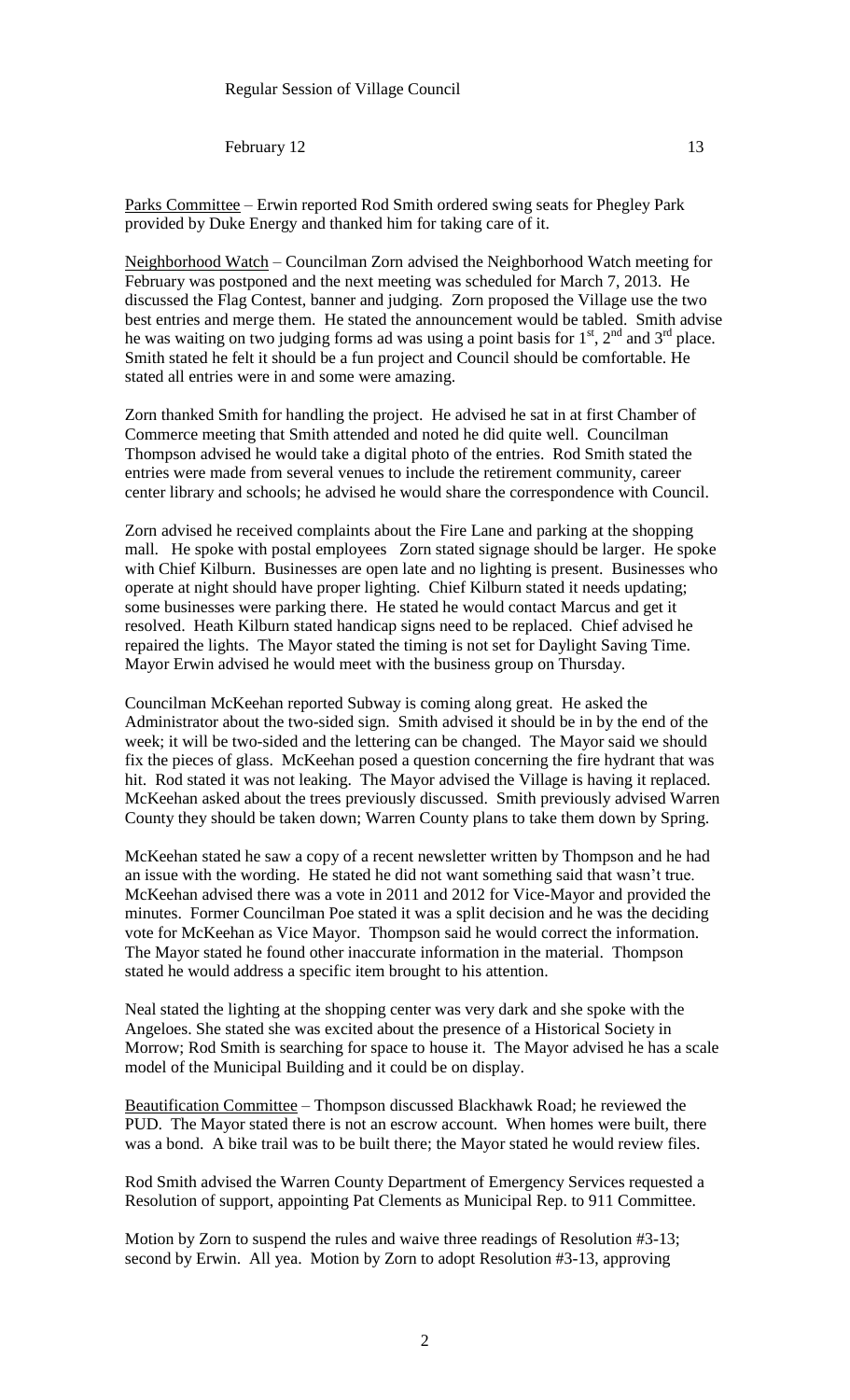support for appointment of 911 Committee member by Warren County Department of Emergency Services; second by Erwin. All yea.

Smith provided a report for Council members. He discussed the Warren County Regional Planning Commission and the Citizen's Advisory Committee for the Comprehensive Plan for the Village. He provided names of members for the sub committees and the dates and times for upcoming meetings for the committees, February 20<sup>th</sup> at 6:30pm for Downtown, Economic Development and Infrastructure and February 27<sup>th</sup> at 6:30pm for Neighborhoods and Quality of Life. He stated he wished to keep the meetings constructive and would provide more information. The goal is the most livable community in Warren County; he thanked everyone for attending the Capstone Project Meeting on January 30, 2013. Smith reported nearly sixty people attended.

The Administrator advised he is continuing to address the Village Personnel Policy Manual and will review the document with the Solicitor upon completion. He thanked Terry Erwin, the Parks Committee and maintenance department for hard work. He also thanked Zorn for his work on Neighborhood Watch because it was very important. He made upcoming birthday announcements for Village Financial Advisor Steve Wagner, Mike Hannah, Bonnie Campbell, and Terry Erwin.

Thompson advised the Thornton Park gate has been open every time he has driven by the park. He thanked the Police Department.

Chief Kilburn advised he submitted a report to the Administrator. He discussed the department accomplishments. Kilburn advised warrants were a problem; there are issues and he plans to meet with the Mayor. He stated he has been called out more hours of the night. The Mayor stated the Village has been lenient and some individuals owe for 6, 7 or 8 years. He advised they are put in jail; some are in State prison and offenses should be cleaned out and aged out. He stated Highway Patrol holds the offender within 100 miles of Morrow and Morrow Police must respond. A new system will be put in place. Smith stated there must be a better way. The Mayor stated the situation is not unique; he has discussed it with the prosecutor.

Mr. Ducker stated one gentleman who is paying off a fine with community service did a good job cleaning the areas of Pike Street and Welch Road over the last few weeks. He commended the gentleman for doing a good job for the Village. Rod Smith stated the Magistrate grants community service in certain situations.

Mayor Erwin gave the assignments for committees for 2013; he credited Isaacs-Niemesh with the idea of fewer committees and the method of assignment. The committees are:

> Finance - Mayor Erwin (Chairman), McKeehan, Zorn Public Works - Isaacs Niemesh (Chairman), Neal, T. Erwin Police - McKeehan (Chairman), Thompson, Zorn

The Mayor reported there was a catastrophic water emergency since the January meeting. The cost per Fiscal Officer Koehler was \$9,068. Costs could be \$2Million to redo the plant. The system has not been upgraded since 1945 the Mayor reported; failure with the system is a quality issue. He requested a meeting. He stated major repairs may be made over several years, possibly spending \$200K to \$300K. He advised the officials would pursue grants. He stated no one wants rates increased; dollars should be accumulated for repairs. Rate increases should be incremental. Discussion followed. The Mayor stated the men are working hard to fix the problem, also Jones Warner. He asked Council to discuss rate increases. He advised EPA stated the Village is sitting on best acquifer on river corridor. Isaacs-Niemesh stated you can't make up for 13 years plus at once. We should take the economy into effect. She asked what was in the Water Fund currently. Koehler advised \$650,000. The Administrator stated he did not think Council had enough